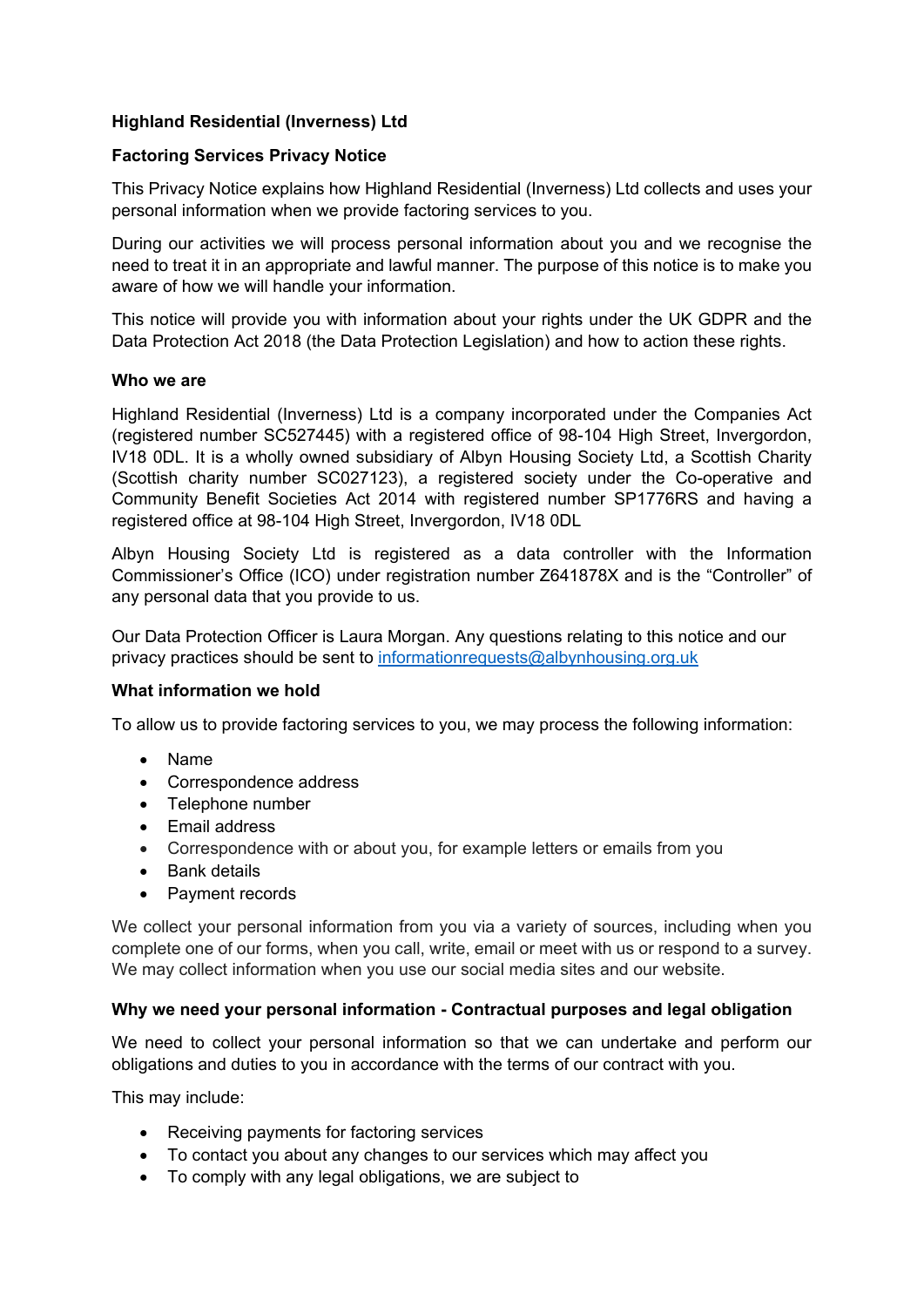- To investigate and respond to complaints
- For all other purposes consistent with the proper performance of our operations and business including debt recovery

## **Why we need your personal information – legitimate interests**

We also process your personal information in pursuit of our legitimate interests. This may include:

- Research and statistical analysis to help improve our business processes and the services offered to our customers, as well as to evaluate our performance against other benchmarks. Where possible, statistical information is anonymised or pseudonymised.
- Customer segmentation research to allow us to help us better understand our customers' characteristics and prioritise, tailor and target services to you.
- Surveys relating to our services in order to gauge satisfaction and make improvements based on feedback.

Where we process your personal information in pursuit of our legitimate interests, you have the right to object to us using your personal information for the above purposes. If you wish to object to any of the above processing, please contact us by emailing:

If we agree and comply with your objection, this may affect our ability to undertake the tasks above for your benefit.

## **Other uses of your personal information**

We may ask you if we can process your personal information for additional purposes. Where we do so, we will provide you with an additional privacy notice with information on how we will use your information.

#### **Who we share your personal information with**

We share limited personal data with our contractors who are carrying out services on our behalf including:

- Repairs, maintenance, landscaping, and other contractors
- Satisfaction survey providers
- Payment service providers
- Factoring management system providers
- Debt collection services

Our contractors are required to comply with the law and our own Data Processing Agreement or Data Processing Clauses within our contracts to ensure data is managed appropriately and for specified purposes.

We may be required to share personal information with statutory or regulatory authorities and organisations to comply with statutory obligations. We may also share personal information with our professional and legal advisors for the purposes of taking advice.

We will only share information on the basis of your consent or in accordance with another lawful basis under UK data protection legislation.

In the event that we do share personal information with external third parties, we will only share such personal information strictly required for the specific purposes and take reasonable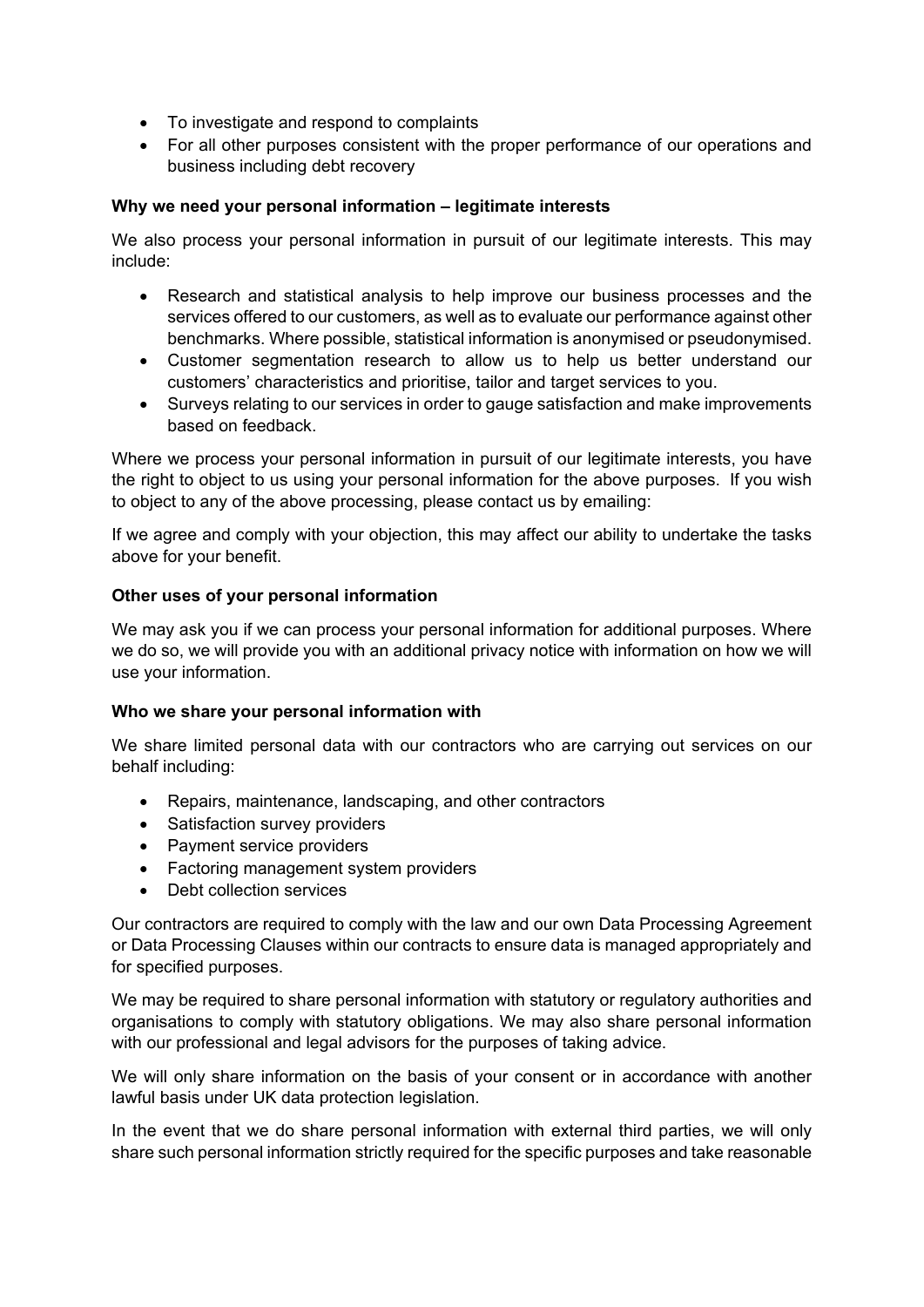steps to ensure that recipients shall only process the disclosed personal information in accordance with those purposes.

### **How we protect personal information**

When you give us information, we take steps to make sure that your personal information is kept safe and secure. Your personal information is stored on our paper and IT filing systems which may be copied for testing, back up, archiving and disaster recovery purposes. Access to your information is limited to those who require it to provide services to you. All data is held within the UK and EEA.

If any of your personal information is transferred outwith the European Union or the European Economic Area by any of our contractors, we will ensure that there are adequate safeguards in place to protect personal information in accordance with the General Data Protection regulations and applicable UK Data Protection Legislation.

### **How long we keep your personal information**

We will only keep your personal information for as long as necessary to provide you with factoring services and to safeguard Highland Residential Ltd in the event of any claims, complaints, litigation, enquiries, or investigations during or following the termination of your factoring service.

We may keep certain personal information for longer in order to confirm your identity and the details of the factoring service that you receive(d). We need to do this to in the event of a claim against Highland Residential Ltd.

We have a data retention policy that sets out the periods for all information we hold about your factoring service. You can request a copy by contacting: [informationrequests@albynhousing.org.uk](mailto:informationrequests@albynhousing.org.uk)

## **Your rights**

Under data protection law, you have rights including:

- Your right of access You have the right to ask us for copies of your personal information.
- Your right to rectification You have the right to ask us to rectify personal information you think is inaccurate. You also have the right to ask us to complete information you think is incomplete.
- Your right to erasure You have the right to ask us to erase your personal information in certain circumstances.
- Your right to restriction of processing You have the right to ask us to restrict the processing of your personal information in certain circumstances.
- Your right to object to processing You have the the right to object to the processing of your personal information in certain circumstances.
- Your right to data portability You have the right to ask that we transfer the personal information you gave us to another organisation, or to you, in certain circumstances.

You are not required to pay any charge for exercising your rights. If you make a request, we have one month to respond to you.

Please contact us at [informationrequests@albynhousing.org.uk](mailto:informationrequests@albynhousing.org.uk) if you wish to make a request.